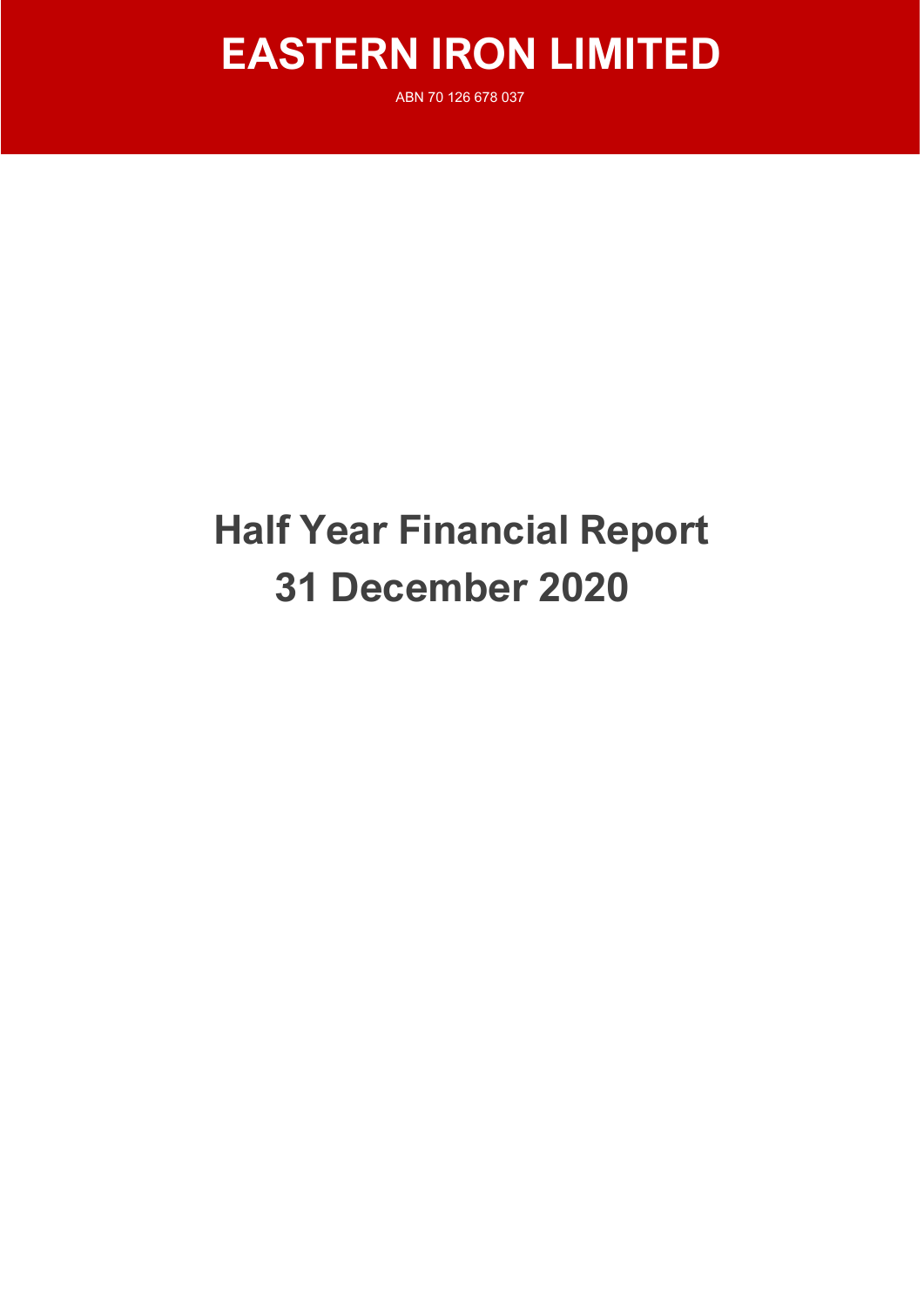## **Contents & Corporate Information**

#### **Board of Directors**

Eddie King – Non-Executive Chairman Myles Fang – Non-Executive Director Therese Taylor – Non-Executive Director Nathan Taylor – (alternate Therese Taylor)

#### **Company Secretary**

Ian White

#### **Principal and Registered Office**

Level 1, 80 Chandos Street St Leonards, NSW 2065 T: +61 2 9906 7551 E: info@easterniron.com.au www.easterniron.com.au

#### **ASX Share Register**

Boardroom Pty Limited GPO Box 3993 Sydney, NSW 2001 T: +61 2 9290 9600 www.boardroomlimited.com.au

#### **Auditor**

BDJ Partners Level 8, 124 Walker Street North Sydney, NSW 2060

#### **Securities Exchange Listing**

Australian Securities Exchange ASX Code: EFE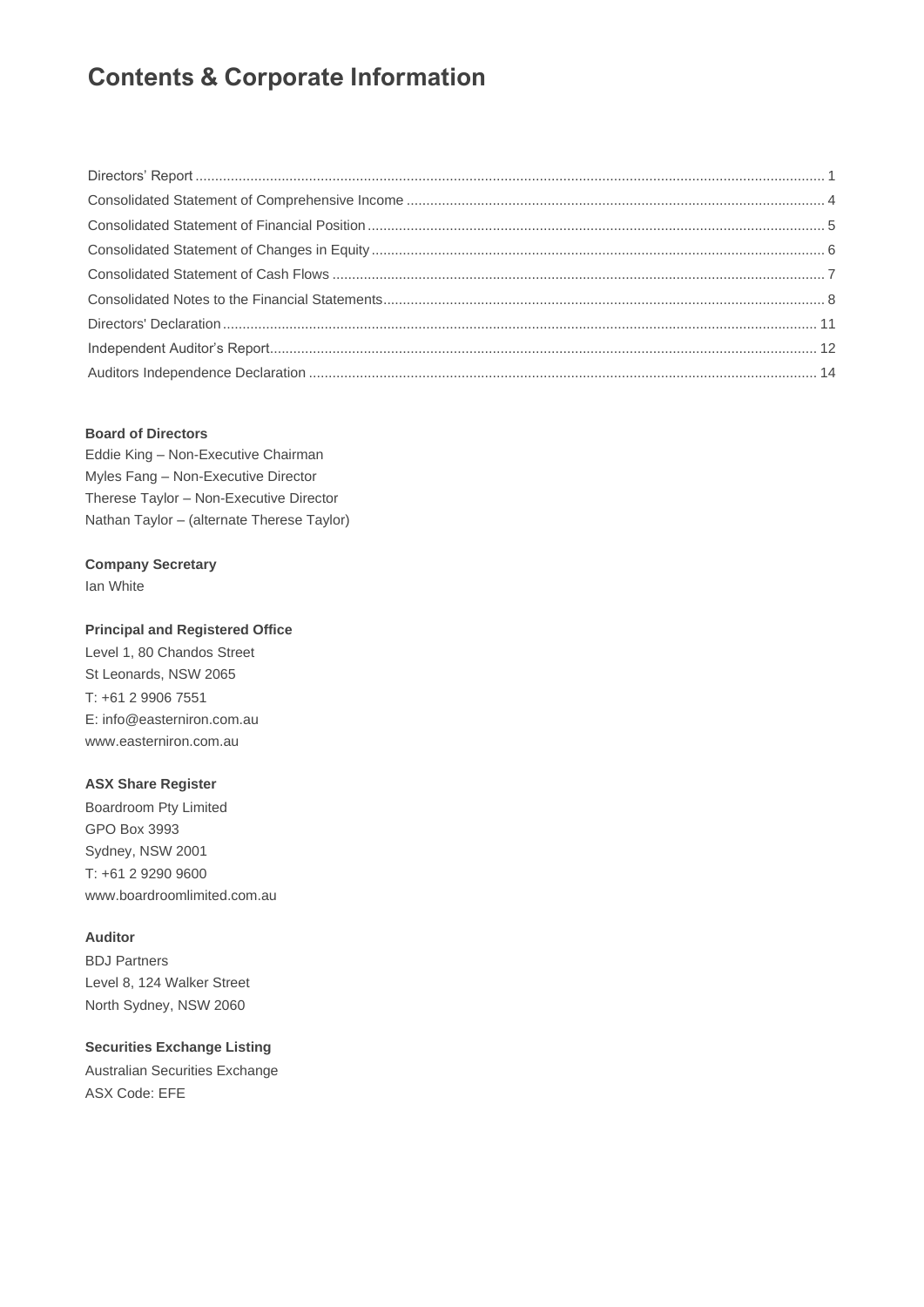# **Directors' Report**

Your Directors submit their report for Eastern Iron Limited for the half year ended 31 December 2020.

#### **Directors Report**

The names of the Company's Directors in office during the half year and until the date of this report are as below. Directors were in office for this entire period unless otherwise stated.

| Eddie King                               | Non-Executive Chairman |
|------------------------------------------|------------------------|
| Myles Fang                               | Non-Executive Director |
| <b>Therese Taylor</b>                    | Non-Executive Director |
| Nathan Taylor (alternate Therese Taylor) | Non-Executive Director |

#### **Review and results of operations**

#### **Financial results**

The net results of operations after applicable income tax expense for the half year was a loss of \$238,482 (2019: \$207,561). There was no exploration write off during the period (2019: \$17,750).

#### **Nowa Nowa Copper Project**

The Company has commenced further work on Nowa Nowa Copper Project. The tenement is located in Eastern Victoria, 270km east of Melbourne and 8km north of the township of Nowa Nowa. Gippsland Iron Pty Ltd ("**Gippsland Iron**"), a wholly owned subsidiary of Eastern Iron is the holder and manager of the tenement. Previous works have identified extensive Silurian volcanics and three highest priority VTEM targets.

The Company has submitted a Work Program detailing a drill program over the Nowa Nowa Copper Project EL 006183 to the Victorian Department of Jobs, Precincts and Regions ("**DJPR"**) in 2020. The Company has appointed a contractor to complete the drill program which will include four 200m Reverse Circulation (RC) drillholes at the Three Mile prospect (Figure 1).



*Figure 1: Location of Nowa Nowa Project and its Prospects.*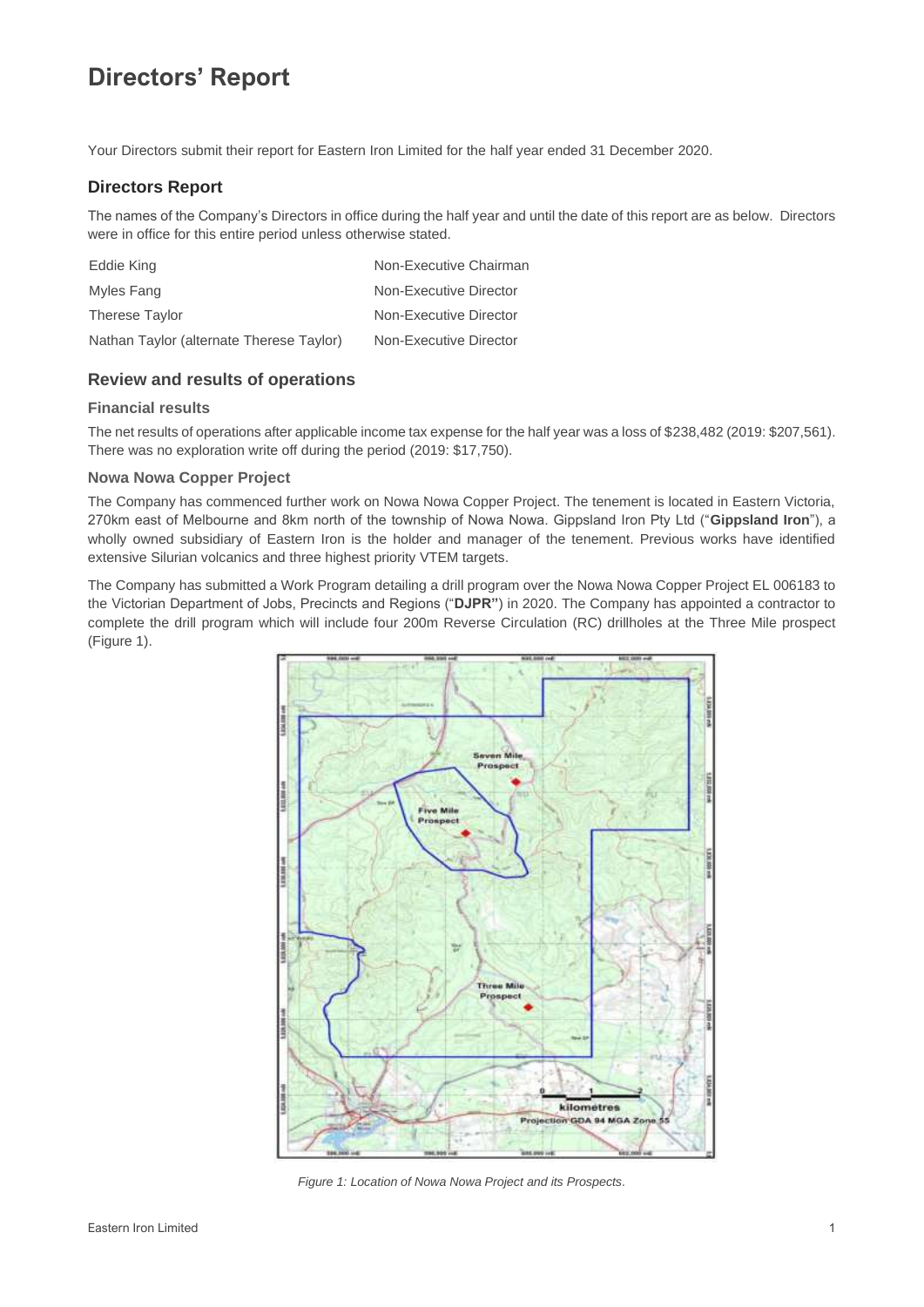## **Directors' Report**

It is anticipated that all drillholes will intersect 70 – 80 metres of overburden from surface and then penetrate through mixed volcanic and sedimentary rocks hosting the target mineralisation. The work programme is planned to commence in March 2021, subject to DJPR work plan approval. The programme is expected to be completed within 2 weeks of commencing work on site. The details of the proposed drillholes are shown in Table 1 below.

| <b>Drillhole</b>  | <b>MGAE</b> | <b>MGAN</b> | <b>Depth</b> | <b>Azimuth</b> | Dip   |
|-------------------|-------------|-------------|--------------|----------------|-------|
| Prop1             | 599790      | 5826159     | 200          | 300            | $-60$ |
| Prop <sub>2</sub> | 599832      | 5826133     | 200          | 300            | $-60$ |
| Prop3             | 599689      | 5826087     | 200          | 300            | $-60$ |
| Prop4             | 599727      | 5826064     | 200          | 300            | -60   |

*Table 1: Proposed drillholes.*

#### **Nowa Nowa Iron Project**

The Company has continued to investigate the potential to mine and produce iron ore from its wholly owned Nowa Nowa Iron Ore Project.

With review of the DFS completed in 2014, and recent iron ore market, the Company has investigated an option to export 50% Fe DSO produced from Nowa Nowa Iron Ore Project (the "DSO"). The Company has been in discussion with possible end users of the DSO in China.

#### **New Projects Search and Acquisition**

Eastern Iron has been actively reviewing opportunities during the year to acquire an advanced exploration project for base or precious metals.

#### **Capital Raising**

In August 2020, the Company completed a placement to sophisticated investors of 61,785,056 ordinary shares at \$0.004 per share, to raise \$247,140 before offer costs.

The funds raised will provide the Company with general working capital and more specifically to fund the exploration activities at Nowa Nowa Copper Project.

#### **Principal activities**

The principal activity of the Company is the exploration of iron ore, precious and base metals resources and the development of those resources into economic, cash flow generating mines.

#### **Dividends**

No dividends were paid or proposed during the period.

#### **Significant events after the balance date**

In February 2021, the Company launched capital raising of approximately \$2,200,000, consisting of a placement of approximately 137,500,000 fully paid ordinary shares at an issue price of \$0.008 per Share and 68,750,000 free attaching options exercisable at \$0.012 each on or before 31 January 2023 on the basis of one (1) Option for every two (2) Shares issued to raise approximately \$1,100,000 before costs, and a fully underwritten non-renounceable entitlements issue on a 1 for 4 basis at an issue price of \$0.008 per Share with one (1) free attaching Option for every two (2) Shares issued, to raise approximately \$1,072,371.

The proceeds will provide the Company with general working capital in addition to providing the funding for exploration activities at Nowa Nowa Copper Project and further investigation into the potential to develop the Nowa Nowa Iron Ore Project.

The total funds raised after 31 December 2020 to the date of this half-year report is authorised for issue are disclosed in Note 2.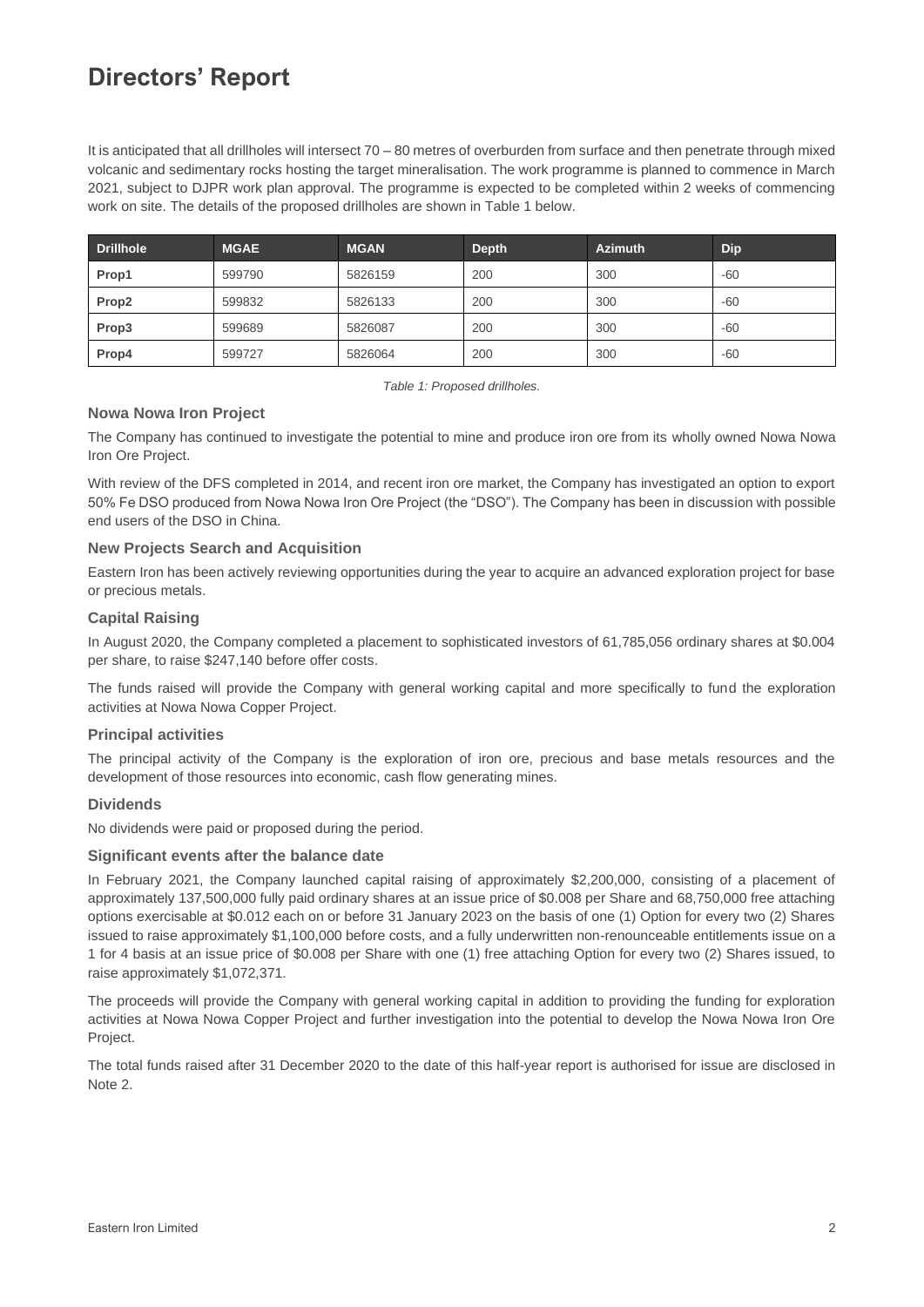# **Directors' Report**

#### **Auditor's independence declaration**

A copy of the Auditor's Independence Declaration to the Directors as required under section 307C of the *Corporations Act 2001* is set out on page 14.

Signed in accordance with a resolution of the directors.

 $ell$ 

Eddie King Chairman 12 March 2021

Eastern Iron Limited 3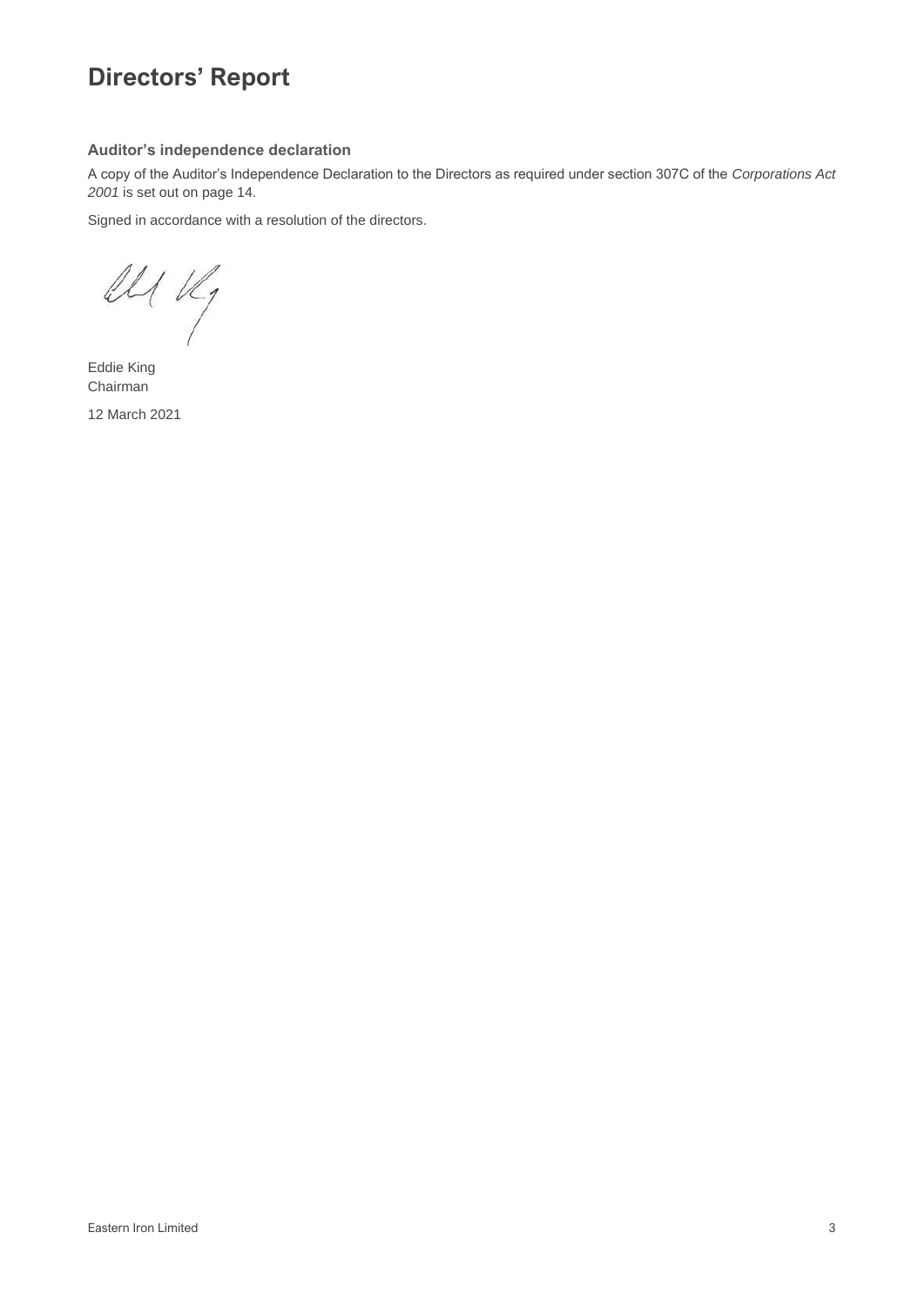### **Consolidated Statement of Comprehensive Income**

**For the half year ended 31 December 2020**

|                                                           |                | 31 December | 31 December |
|-----------------------------------------------------------|----------------|-------------|-------------|
|                                                           | <b>Note</b>    | 2020        | 2019        |
| <b>Revenue</b>                                            | $\overline{4}$ | 9           | 2,227       |
|                                                           |                |             |             |
| ASX and ASIC fees                                         |                | (13, 743)   | (18,016)    |
| Audit fee                                                 |                | (11,800)    | (10, 500)   |
| Contract administration services                          |                | (40, 517)   | (44, 239)   |
| Directors fees                                            |                | (90,000)    | (90,000)    |
| Exploration expenditure written off                       |                |             | (17,750)    |
| Insurance                                                 |                | (6, 210)    | (9, 113)    |
| Rent                                                      |                | (5,078)     | (2,800)     |
| Other expenses from ordinary activities                   |                | (71, 143)   | (17, 370)   |
| Loss before income tax expense                            |                | (238, 482)  | (207, 561)  |
|                                                           |                |             |             |
| Income tax income/(expense)                               |                |             |             |
| Loss after income tax expense                             |                | (238, 482)  | (207, 561)  |
| Other comprehensive income                                |                |             |             |
|                                                           |                |             |             |
| Other comprehensive income for the period, net of tax     |                |             |             |
| Total comprehensive income for the period attributable to |                |             |             |
| members of Eastern Iron Limited                           |                | (238, 482)  | (207, 561)  |
|                                                           |                |             |             |
| <b>Earnings per share</b>                                 |                |             |             |
| Basic loss per share (cents per share)                    | 8              | (0.05)      | (0.05)      |
| Diluted loss per share (cents per share)                  | 8              | (0.05)      | (0.05)      |

The Consolidated Statement of Comprehensive Income should be read in conjunction with the accompanying notes.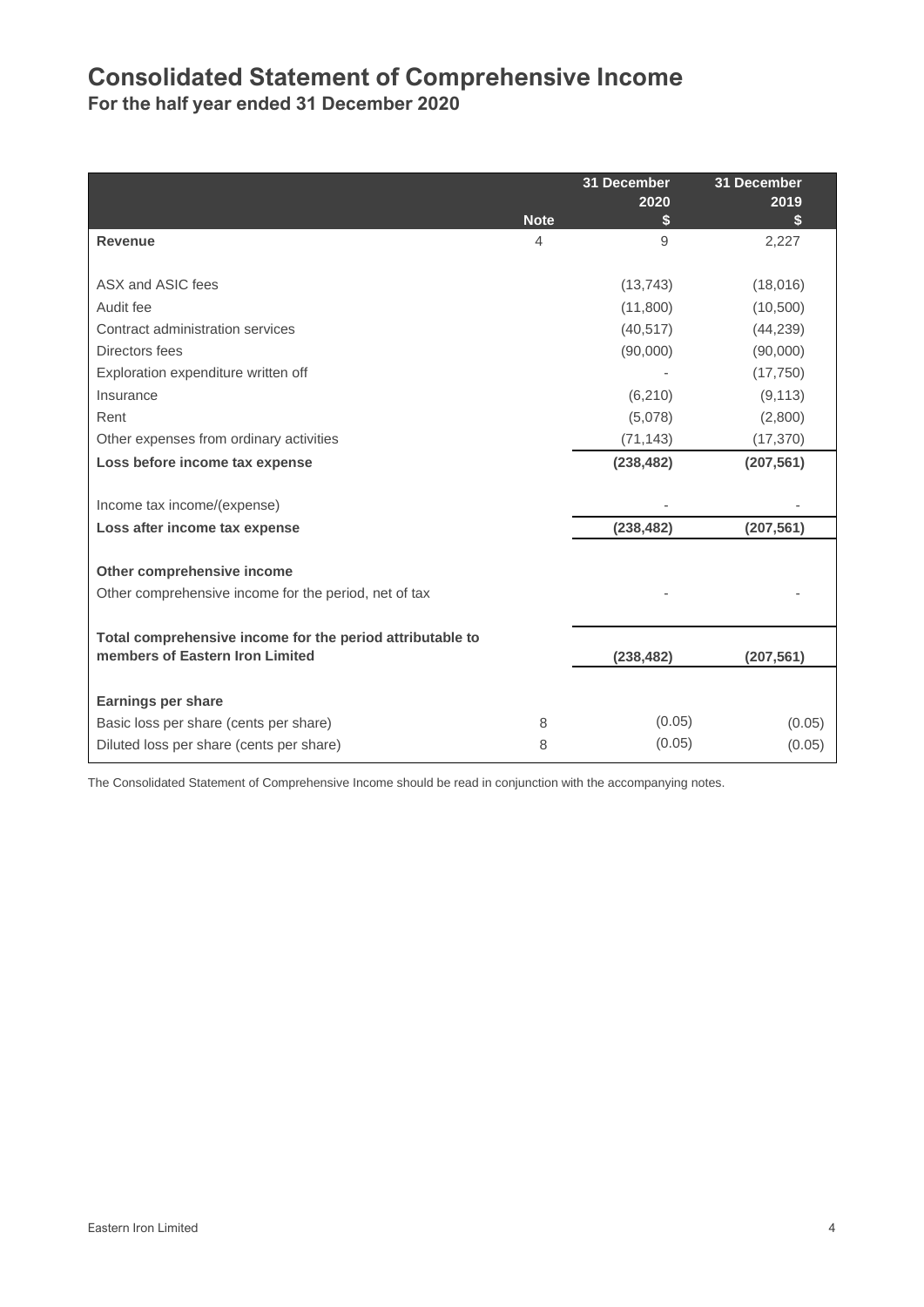# **Consolidated Statement of Financial Position**

**As at 31 December 2020**

|                                                 |                | 31 December<br>2020 | 30 June<br>2020 |
|-------------------------------------------------|----------------|---------------------|-----------------|
|                                                 | <b>Note</b>    | \$                  | \$              |
| <b>ASSETS</b>                                   |                |                     |                 |
| <b>Current assets</b>                           |                |                     |                 |
| Cash and cash equivalents                       | 5              | 127,990             | 109,810         |
| <b>Receivables</b>                              |                | 11,440              | 15,529          |
| <b>Total current assets</b>                     |                | 139,430             | 125,339         |
|                                                 |                |                     |                 |
| Non-current assets                              |                |                     |                 |
| Tenement security deposits                      | $\overline{7}$ | 20,000              | 20,000          |
| Plant and equipment                             |                | 696                 | 1,335           |
| Deferred exploration and evaluation expenditure | 6              | 3,171,273           | 3,158,721       |
| <b>Total non-current assets</b>                 |                | 3,191,969           | 3,180,056       |
| <b>Total assets</b>                             |                | 3,331,399           | 3,305,395       |
|                                                 |                |                     |                 |
| <b>LIABILITIES</b>                              |                |                     |                 |
| <b>Current liabilities</b>                      |                |                     |                 |
| Trade and other payables                        |                | 142,432             | 103,132         |
| <b>Total current liabilities</b>                |                | 142,432             | 103,132         |
| <b>Total liabilities</b>                        |                | 142,432             | 103,132         |
| <b>Net assets</b>                               |                | 3,188,967           | 3,202,263       |
|                                                 |                |                     |                 |
| <b>EQUITY</b>                                   |                |                     |                 |
| Contributed equity                              | 9              | 15,262,539          | 15,037,353      |
| <b>Accumulated losses</b>                       |                | (12,073,572)        | (11, 835, 090)  |
| <b>Total equity</b>                             |                | 3,188,967           | 3,202,263       |

The Consolidated Statement of Financial Position should be read in conjunction with the accompanying notes.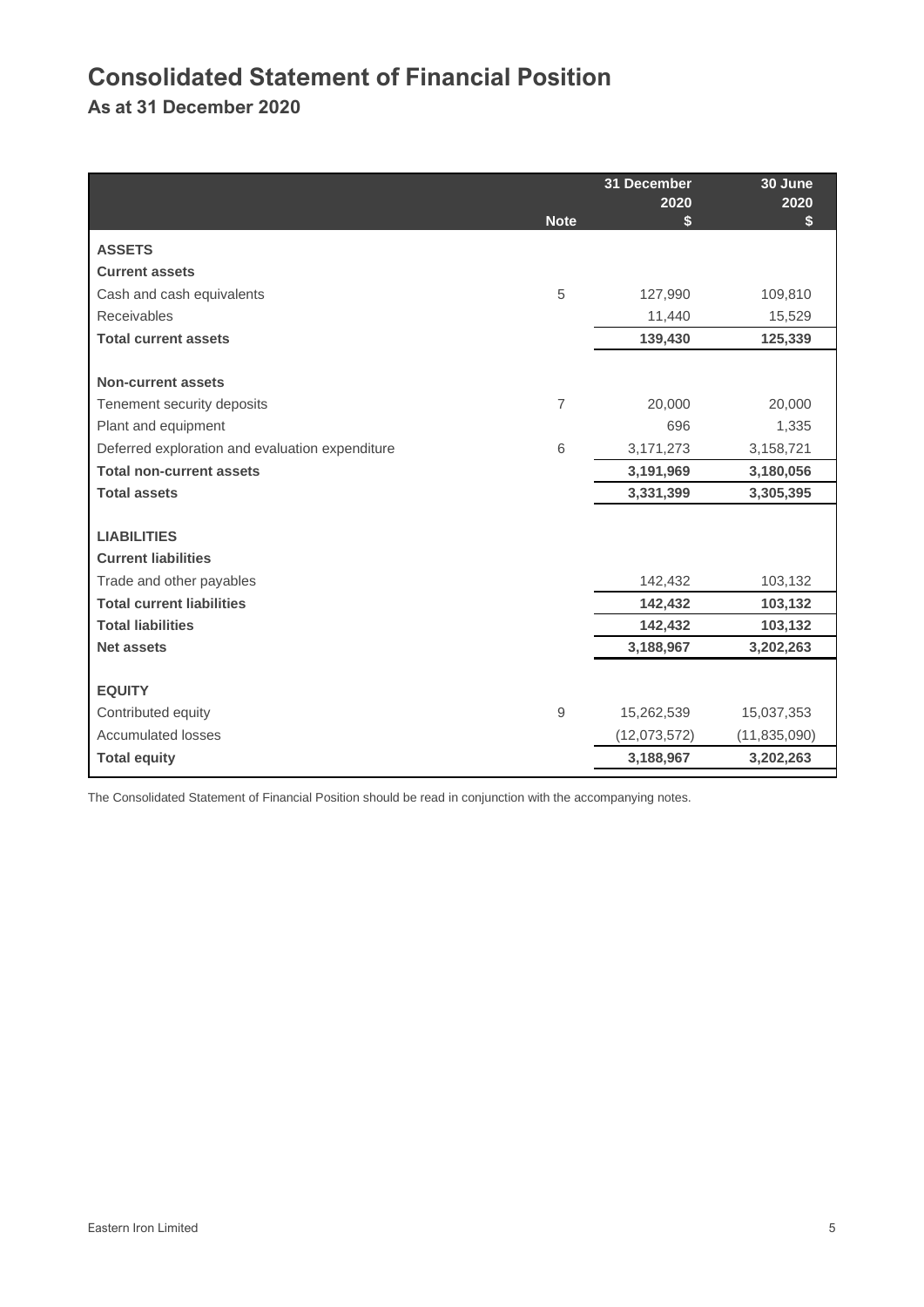# **Consolidated Statement of Changes in Equity**

**For the half year ended 31 December 2020**

|                                                                                                                                                                        | <b>Note</b> | <b>Contributed</b><br>equity<br>\$ | <b>Accumulated</b><br><b>losses</b><br>\$ | <b>Reserves</b> | <b>Total equity</b>     |
|------------------------------------------------------------------------------------------------------------------------------------------------------------------------|-------------|------------------------------------|-------------------------------------------|-----------------|-------------------------|
| At 1 July 2019<br>Loss for the period<br>Other comprehensive income                                                                                                    |             | 15,037,353                         | (11,501,231)<br>(207, 561)                | 123,509         | 3,659,631<br>(207, 561) |
| Total comprehensive income/(loss) for the<br>period<br>Transactions with owners in their capacity as<br>owners:                                                        |             |                                    | (207, 561)                                |                 | (207, 561)              |
| Expired options<br>At 31 December 2019                                                                                                                                 |             | 15,037,353                         | 123,509<br>(11, 585, 283)                 | (123, 509)<br>٠ | 3,452,070               |
| At 1 July 2020<br>Loss for the period<br>Other comprehensive income                                                                                                    |             | 15,037,353                         | (11, 835, 090)<br>(238, 482)              |                 | 3,202,263<br>(238, 482) |
| Total comprehensive income/(loss) for the<br>period<br>Transactions with owners in their capacity as<br>owners:<br>Issue of share capital, net of transaction<br>costs | 6           | 225,186                            | (238, 482)                                |                 | (238, 482)<br>225,186   |
| At 31 December 2020                                                                                                                                                    |             | 15,262,539                         | (12,073,572)                              | $\blacksquare$  | 3,188,967               |

The Consolidated Statement of Changes in Equity should be read in conjunction with the accompanying notes.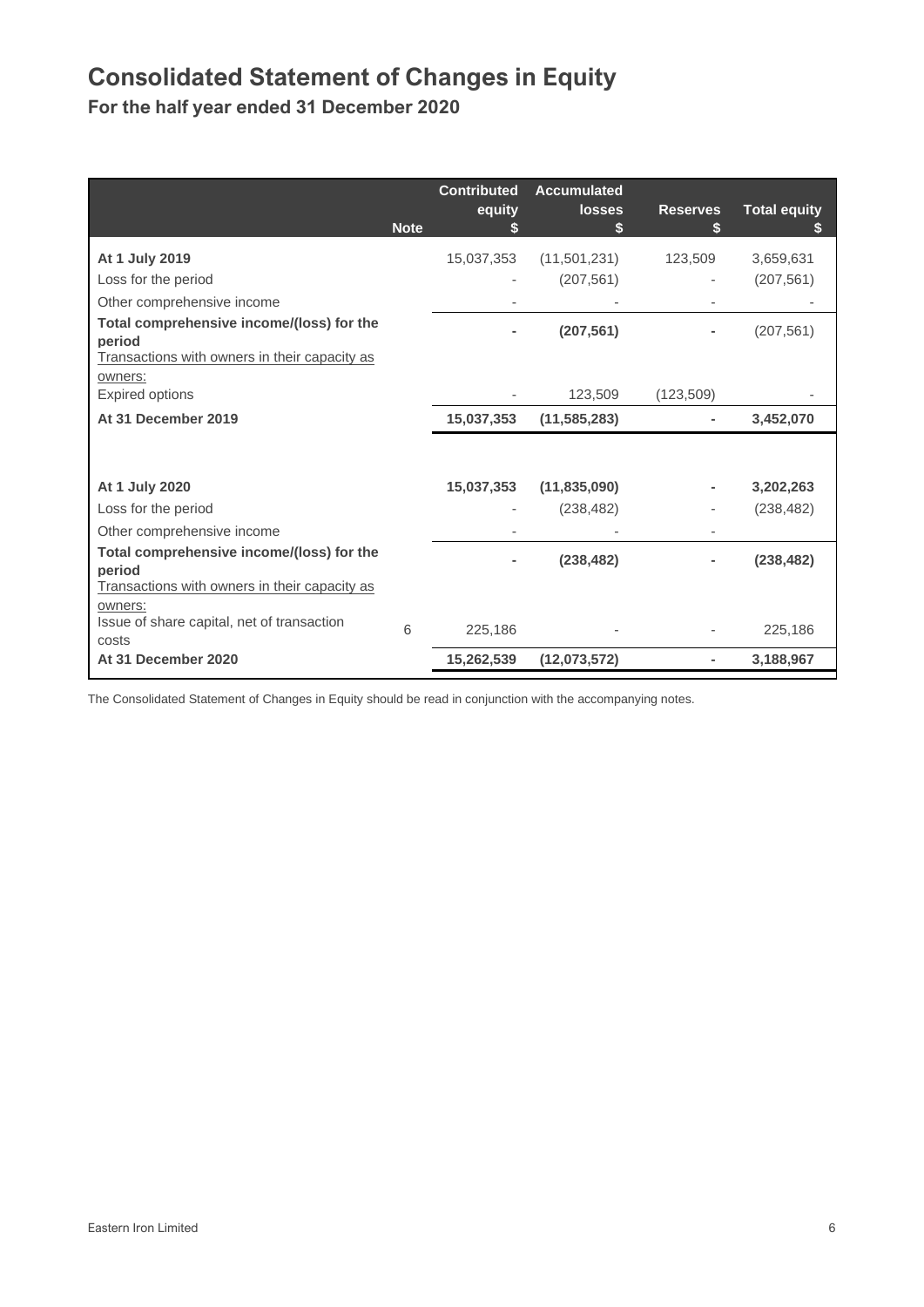# **Consolidated Statement of Cash Flows**

**For the half year ended 31 December 2020**

|                                                              | 31 December<br>2020 | 31 December<br>2019 |
|--------------------------------------------------------------|---------------------|---------------------|
|                                                              | <b>Note</b>         |                     |
| Cash flows from operating activities                         |                     |                     |
| Payments to suppliers and employees                          | (180, 570)          | (193, 879)          |
| Interest received                                            | 9                   | 2,227               |
| Net cash flows (used in) operating activities                | (180, 561)          | (191, 652)          |
|                                                              |                     |                     |
| Cash flows from investing activities                         |                     |                     |
| Payments for deferred exploration and evaluation expenditure | (26, 445)           | (48,909)            |
| Payments for tenement security deposits                      |                     | (10,000)            |
| Net cash flows (used in) investing activities                | (26, 445)           | (58, 909)           |
|                                                              |                     |                     |
| Cash flows from financing activities                         |                     |                     |
| Proceeds from issue of shares                                | 9<br>247,140        |                     |
| Payments for share issue costs                               | 9<br>(21, 954)      |                     |
| Net cash flows (used in) from financing activities           | 225,186             |                     |
|                                                              |                     |                     |
| Net increase (decrease) in cash held                         | 18,180              | (250, 561)          |
| Add opening cash brought forward                             | 109,810             | 479,389             |
| <b>Closing cash carried forward</b>                          | 127,990<br>5        | 228,828             |

The Consolidated Statement of Cash Flows should be read in conjunction with the accompanying notes.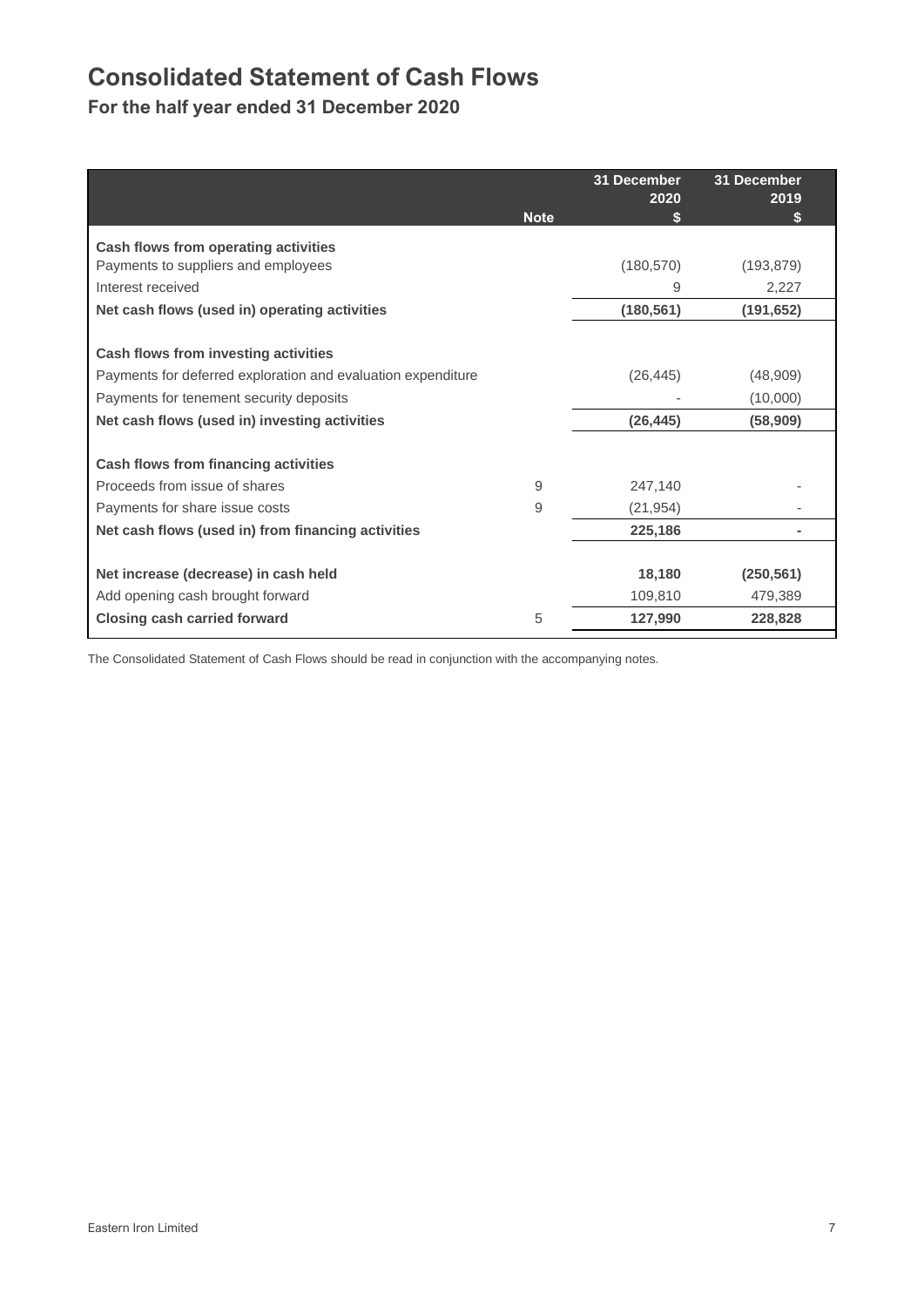### **Notes to the Consolidated Financial Statements**

### **For the half year ended 31 December 2020**

#### **1. Corporate information**

The financial report of Eastern Iron Limited (the **"Company")** and its wholly owned subsidiaries (the **"Group")** for the half year ended 31 December 2020 was authorised for issue in accordance with a resolution of the directors on 12 March 2021. Eastern Iron Limited is a company incorporated in Australia and limited by shares which are publicly traded on the Australian Securities Exchange using the ASX code EFE.

The nature of the operations and principal activities of the Group are described in the Directors' Report.

#### **2. Summary of significant accounting policies**

The Half Year Financial Report does not include all notes of the type normally included within the annual financial report and therefore cannot be expected to provide as full an understanding of the financial performance, financial position and financing and investing activities of the Group as the full financial report.

The Half Year Financial Report should be read in conjunction with the Annual Financial Report of Eastern Iron as at 30 June 2020.

It is also recommended that the Half Year Financial Report be considered together with any public announcements made by Eastern Iron during the half year ended 31 December 2020 in accordance with the continuous disclosure obligations arising under the *Corporations Act 2001*.

#### **Basis of preparation**

The Half Year Financial Report is a general-purpose financial report, which has been prepared in accordance with the requirements of the *Corporations Act 2001*, applicable Accounting Standards, including AASB 134 Interim Financial Reporting and other mandatory professional reporting requirements. The Half Year Financial Report has been prepared on a historical cost basis.

For the purpose of preparing the Half Year Financial Report, the half year has been treated as a discrete reporting period.

#### **Significant accounting policies**

The half year consolidated financial statements have been prepared using the same accounting policies as used in the annual financial statements for the year ended 30 June 2020.

Management has reviewed and assessed the new accounting standards effective 1 July 2019 and these have been deemed to be not applicable to the Group.

#### **Fair value measurement**

The carrying amounts of the Group's assets and liabilities are a reasonable approximation of their fair values with the exception of deferred exploration and evaluation expenditure.

#### **Basis of** c**onsolidation**

The half year consolidated financial statements comprise the financial statements of Eastern Iron Limited and its wholly owned subsidiaries. The financial statements of the subsidiaries are prepared for the same reporting period as the parent company, using consistent accounting policies. All inter-company balances and transactions, including unrealised profits arising from intra-group transactions, have been eliminated in full. The subsidiaries are consolidated from the date on which control is transferred to the Group and cease to be consolidated from the date on which control is transferred out of the Group.

#### **Going concern**

The financial report has been prepared on the going concern basis which the Group ability to pay its debts as and when they become due and payable for at least the next 12 months from the date of issuing the financial report.

The Group incurred a net loss after tax from operations of \$238,482 for the six months period to 31 December 2020 (2019: \$207,561). The Group had operating cash outflows of \$180,561 (2019: \$191,652)

The Company successfully raised an amount of \$500,000 before costs from the share placement of 62,500,000 shares issued at a price of \$0.008 cents per share was announced on 10 February 2021 as part of a total funds raised of \$810,000 after 31 December 2020 to the date the report is authorised for issue to fund the exploration activities of Nowa Nowa project and working capital.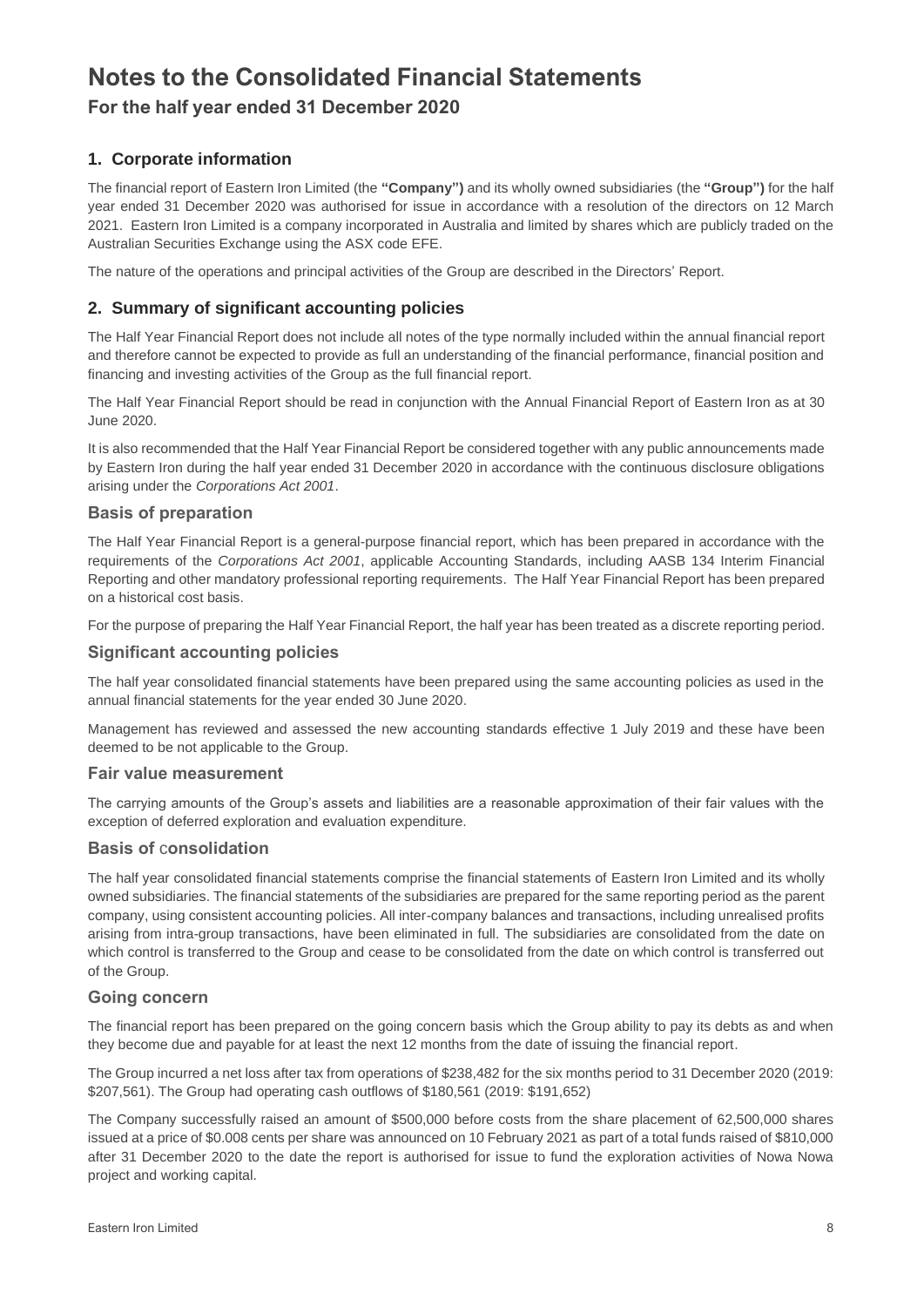## **Notes to the Consolidated Financial Statements**

### **For the half year ended 31 December 2020**

From a cash flow forecast for the next 12 months prepared by management, the Directors believe the Group will have sufficient working capital to meet its project development and administrative expenditure as and when they are due, and therefore, the financial report has been prepared on the going concern basis.

Currently, the Company is in the process of raising additional funds from the issue of equity, the Directors believe that the Group will have sufficient working capital to enable the Group to continue as a going concern.

If all of these options are unsuccessful, this may indicate there is a material uncertainty that may cast significant doubt on the Group's ability to continue as a going concern.

#### **3. Financial report by segment**

The operating segment identified by management is as follows:

#### **Exploration projects funded directly by Eastern Iron Limited ("Exploration")**

Regarding the Exploration Segment, the Chief Operating Decision Maker (the Board of directors) receives information on the exploration expenditure incurred. This information is disclosed in Note 6 of the Half Year Financial Report. No segment revenues are disclosed as each exploration tenement is not at a stage where revenues have been earned. Furthermore, no segment costs are disclosed as all segment expenditure is capitalised, with the exception of expenditure written off which is disclosed in Note 6 of this Half Year Financial Report.

Financial information about each of these tenements is reported to the Board on an ongoing basis.

Corporate office activities are not allocated to operating segments as they are not considered part of the core operations of any segment and comprise of the following:

- Interest revenue
- ▶ Corporate costs
- Depreciation and amortisation of non-project specific property, plant and equipment

The Group's accounting policy for reporting segments is consistent with that disclosed in Note 2.

#### **4. Revenue**

|                   | 31 December<br>2020 | 31 December<br>2019<br>Φ |
|-------------------|---------------------|--------------------------|
| Interest received | 9                   | 2,227                    |
|                   | g                   | 2,227                    |

#### **5. Cash and cash equivalents**

|              | 31 December<br>2020<br>m | 30 June<br>2020 |
|--------------|--------------------------|-----------------|
| Cash at bank | 127,990                  | 109,810         |
|              | 127,990                  | 109,810         |

#### **6. Deferred exploration and evaluation expenditure**

|                                           | 31 December<br>2020 | 30 June<br>2020 |
|-------------------------------------------|---------------------|-----------------|
| Balance at the beginning of the period    | 3,158,721           | 3,104,370       |
| Costs incurred during the period          | 12.552              | 107,952         |
| Expenditure written off during the period |                     | (53,601)        |
| Balance at the end of the period          | 3,171,273           | 3,158,721       |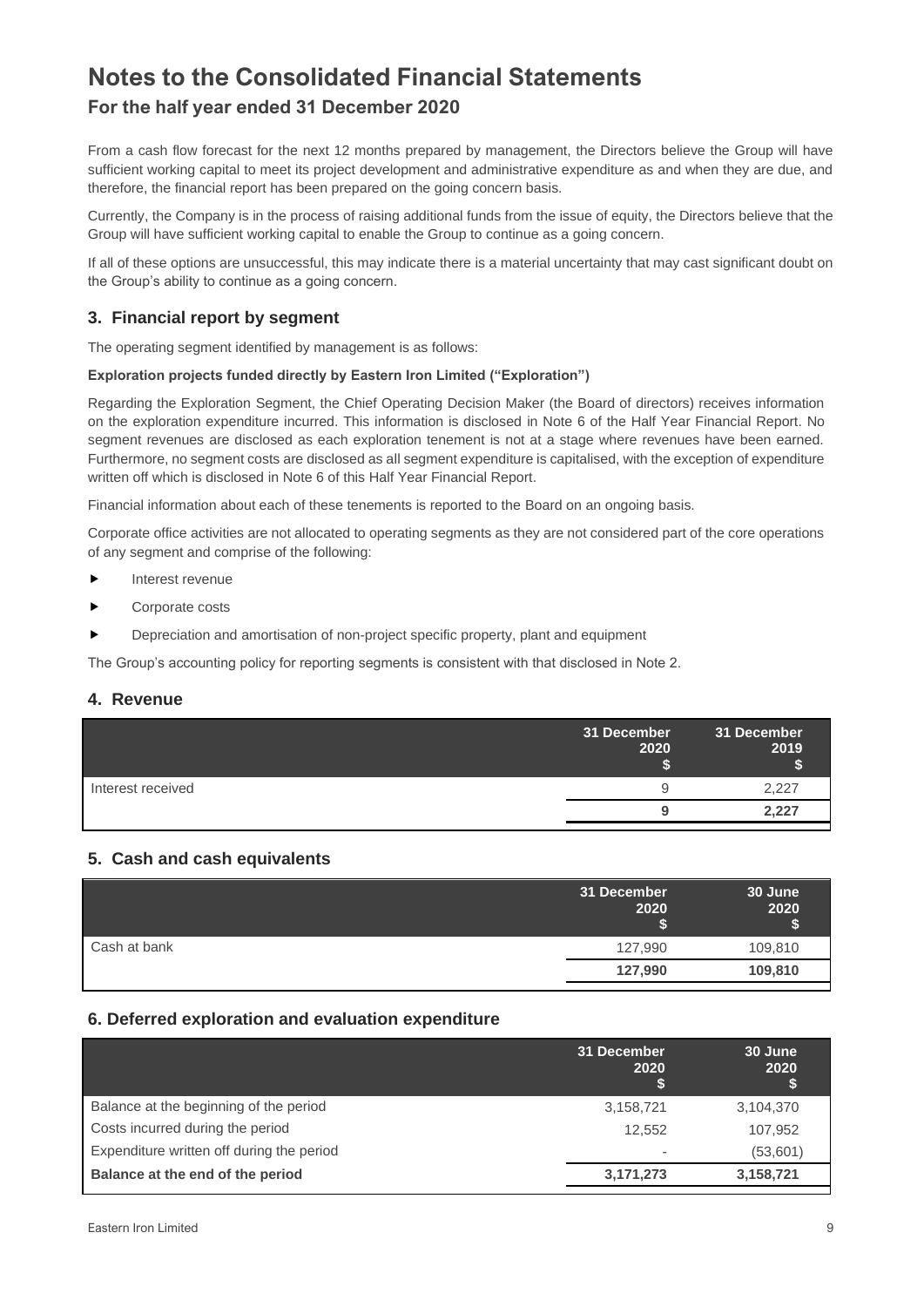## **Notes to the Consolidated Financial Statements**

### **For the half year ended 31 December 2020**

#### **7. Contingent assets and liabilities**

The Company has provided a guarantee totalling \$20,000 (30 June 2020: \$20,000) in respect of an exploration tenement in Victoria. This guarantee in respect of exploration tenements is secured against a deposit with a banking institution. The Company does not expect to incur any material liability in respect of the guarantees.

#### **8. Earnings per share**

|                                                                                                                           | 31 December<br>2020 | 31 December<br>2019 |
|---------------------------------------------------------------------------------------------------------------------------|---------------------|---------------------|
|                                                                                                                           | \$                  | \$                  |
| Net profit/(loss) used in calculating basic and diluted earnings per share                                                | (238, 482)          | (207,561)           |
|                                                                                                                           |                     | <b>Number</b>       |
| Weighted average number of ordinary shares outstanding during the year<br>used in calculation of basic earnings per share | 459,918,112         | 411,900,378         |
|                                                                                                                           | <b>Cents per</b>    | <b>Cents per</b>    |
| Basic earnings (loss) per share                                                                                           | (0.05)              | (0.05)              |
| Diluted earnings (loss) per share                                                                                         | (0.05)              | (0.05)              |

#### **9. Contributed equity**

|                                                                                                                                                                                        | 31 December<br>2020<br>5 | 30 June<br>2020<br>₽ |
|----------------------------------------------------------------------------------------------------------------------------------------------------------------------------------------|--------------------------|----------------------|
| <b>Share capital</b><br>473,685,434 fully paid ordinary shares (30 June 2020: 411,900,378)<br>Fully paid ordinary shares carry one vote per share and carry the right to<br>dividends. | 16,090,343               | 15,843,203           |
| Share issue costs                                                                                                                                                                      | (827, 804)               | (805, 850)           |
|                                                                                                                                                                                        | 15,262,539               | 15,037,353           |

|                                                        | <b>Number</b> |            |
|--------------------------------------------------------|---------------|------------|
| At 31 December 2019<br>Shares issued during the period | 411,900,378   | 15,843,203 |
| At 30 June 2020                                        | 411,900,378   | 15,843,203 |
| Shares issued during the period                        | 61,785,056    | 247,140    |
| At 31 December 2020                                    | 473,685,434   | 16,090,343 |
|                                                        |               |            |

#### **10. Events after the balance sheet date**

**Movements in ordinary shares on issue**

There were, at the date of this report, no other matters or circumstances which have arisen since 31 December 2020 that have significantly affected or may significantly affect the operations of the Group, the results of those operations, or the state of affairs of the Group, in future financial years other than already detailed in the Directors' report.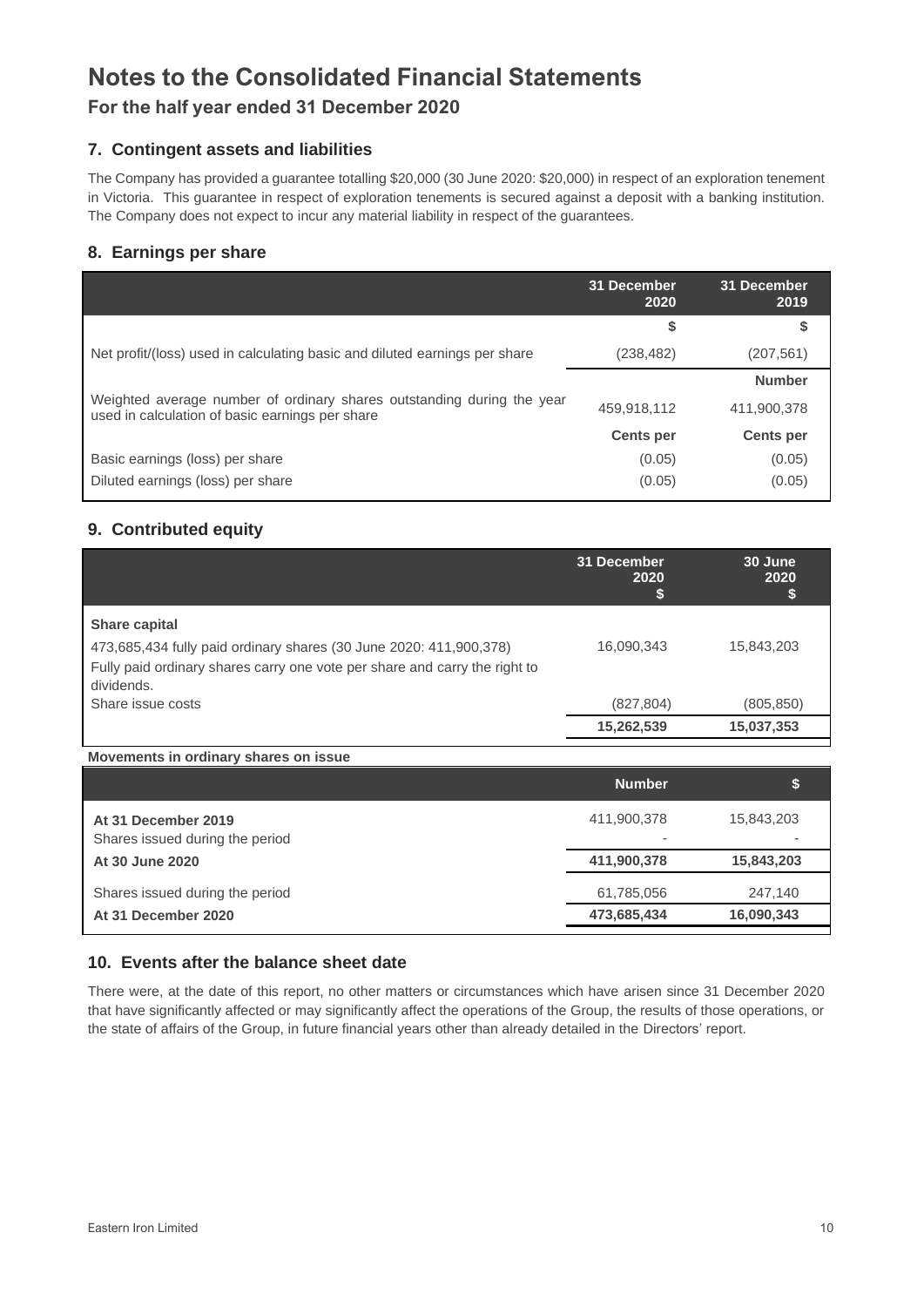### **Directors' Declaration**

In accordance with a resolution of the directors of Eastern Iron Limited, I state that:

In the opinion of the Directors:

- (a) The financial statements and notes of the consolidated entity are in accordance with the *Corporations Act 2001*, including:
	- (i) Giving a true and fair view of the consolidated entity's financial position as at 31 December 2020 and of its performance for the half year ended on that date; and
	- (ii) Complying with Australian Accounting Standards AASB 134 "Interim Financial Reporting" and the Corporations Regulations 2001; and
- (b) There are reasonable grounds to believe that the Group will be able to pay its debts as and when they become due and payable.

On behalf of the Board

 $ell$ 

**Eddie King** Chairman 12 March 2021

Eastern Iron Limited 11 November 2012 12:30 November 2013 12:30 November 2013 12:30 November 2014 12:30 November 2014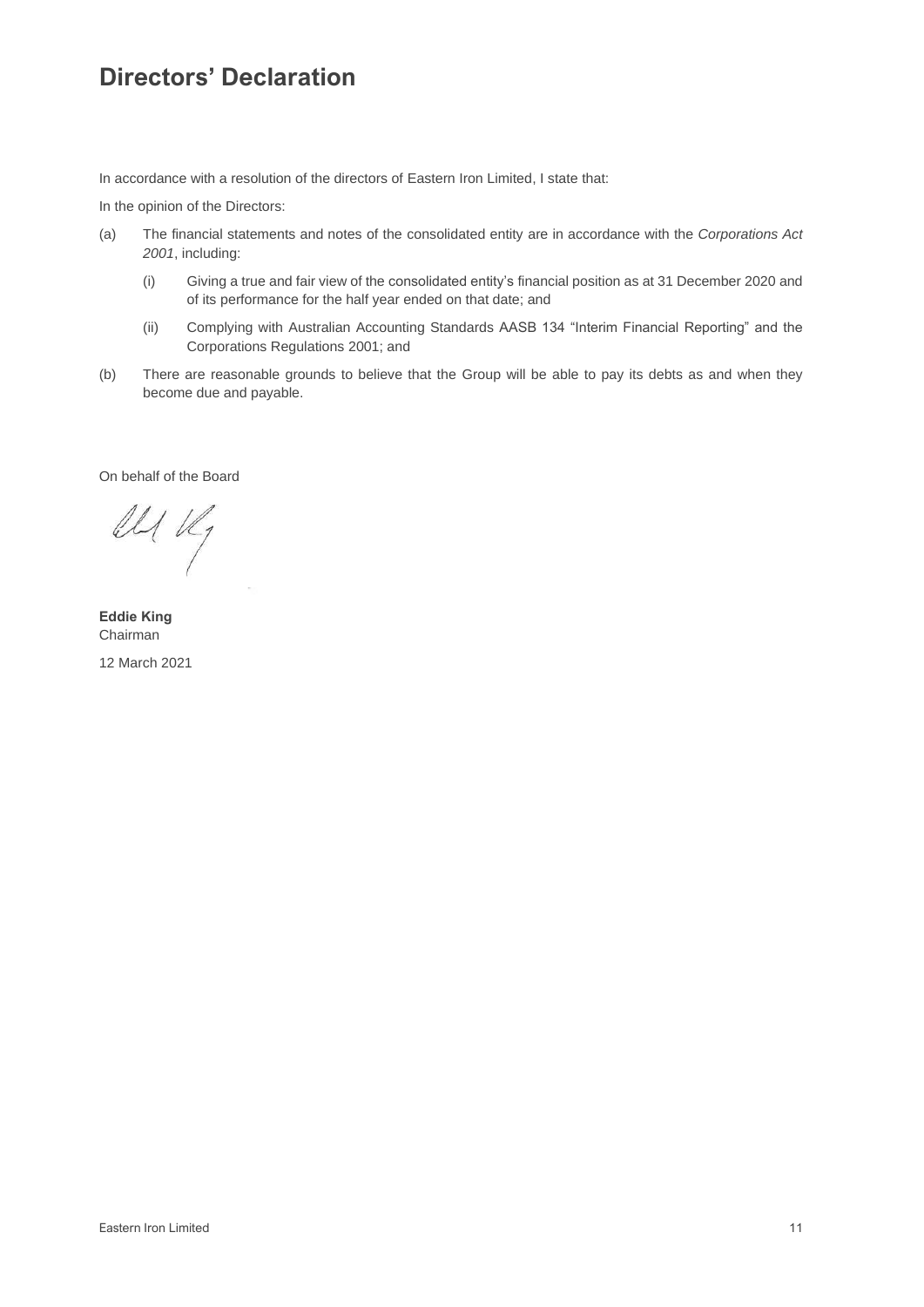### **Independent Auditor's Review Report**

#### To the members of Eastern Iron Limited

#### **Report on the Half-Year Financial Report**

We have reviewed the accompanying half-year financial report of Eastern Iron Limited and controlled entities (the consolidated entity), which comprises the consolidated statement of financial position as at 31 December 2020, the consolidated statement of comprehensive income, consolidated statement of changes in equity and consolidated statement of cash flows for the half-year ended on that date, notes comprising a summary of significant accounting policies and other explanatory information, and the directors' declaration.

#### **Directors' Responsibility for the Half-Year Financial Report**

The directors of Eastern Iron Limited (the company) are responsible for the preparation of the half-year financial report that gives a true and fair view in accordance with Australian Accounting Standards and the *Corporations Act 2001* and for such control as the directors determine is necessary to enable the preparation of the half-year financial report that is free from material misstatement, whether due to fraud or error.

#### **Auditor's Responsibility**

Our responsibility is to express a conclusion on the half-year financial report based on our review. We conducted our review in accordance with Auditing Standard on Review Engagements ASRE 2410 *Review of a Financial Report Performed by the Independent Auditor of the Entity*, in order to state whether, on the basis of the procedures described, we have become aware of any matter that makes us believe that the financial report is not in accordance with the *Corporations Act 2001* including: giving a true and fair view of the consolidated entity's financial position as at 31 December 2020 and its performance for the half-year ended on that date; and complying with Accounting Standard AASB 134 *Interim Financial Reporting and the Corporations Regulations 2001*. As the auditor of Eastern Iron Limited, ASRE 2410 requires that we comply with the ethical requirements relevant to the audit of the annual financial report.

A review of a half-year financial report consists of making enquiries, primarily of persons responsible for financial and accounting matters, and applying analytical and other review procedures. A review is substantially less in scope than an audit conducted in accordance with Australian Auditing Standards and consequently does not enable us to obtain assurance that we would become aware of all significant matters that might be identified in an audit. Accordingly, we do not express an audit opinion.

#### Financial solutions made simple



Tax **Accounting Financial Advice Super** Audit Loans

+61 2 9956 8500

Phone

Email bdj@bdj.com.au

Office Level 8, 124 Walker Street North Sydney

NSW 2060

Postal PO Box 1664, North Sydney NSW 2059

#### bdj.com.au

Liability limited by a scheme approved under Professional Standards Legislation. Please refer to the website for our<br>standard terms of Standard terms of Eastern Iron Limited **Eastern Iron Limited** Standard terms of Eastern Iron Limited **12** engagement.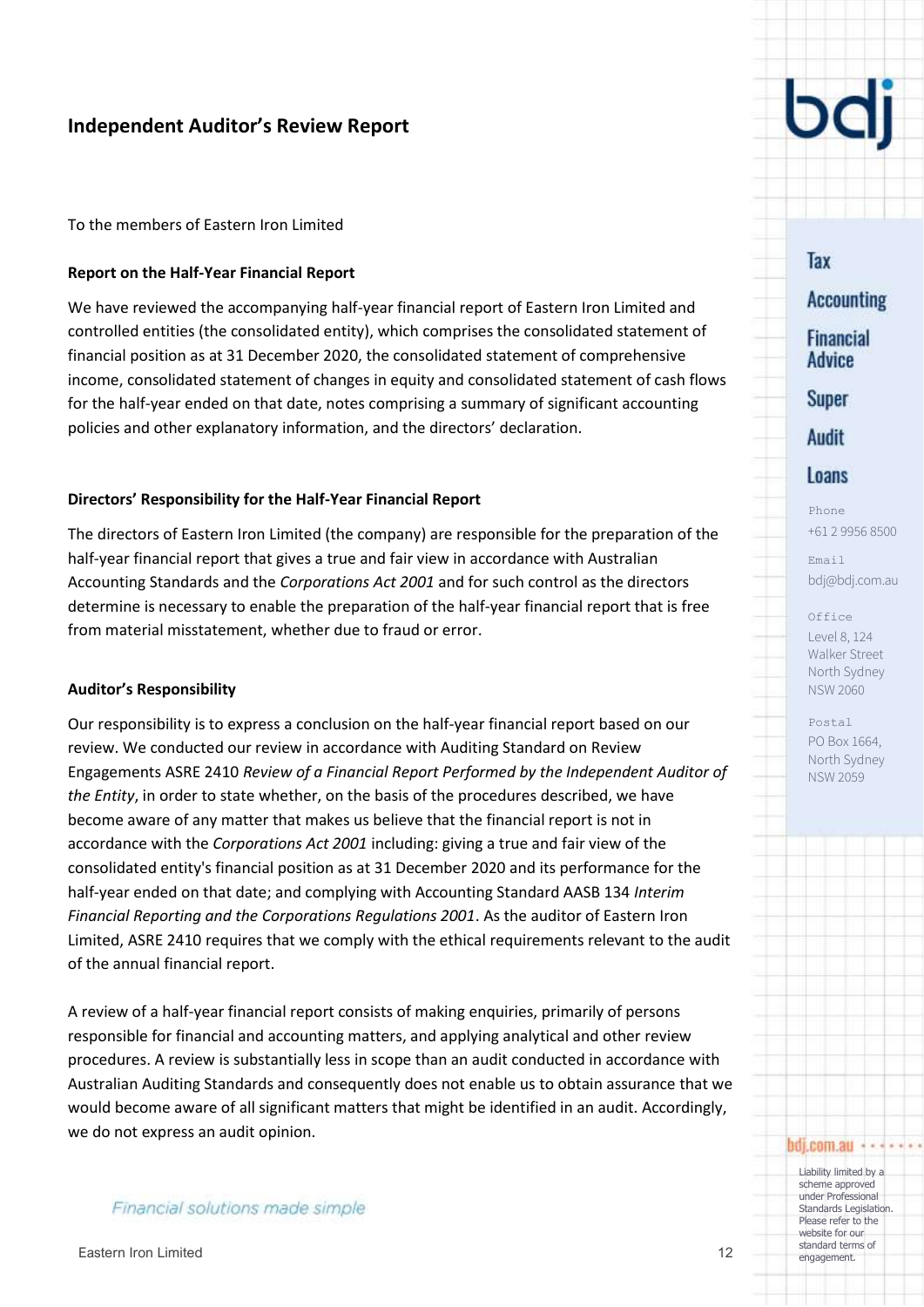#### **Independence**

In conducting our review, we have complied with the independence requirements of the *Corporations Act 2001*. We confirm that the independence declaration required by the *Corporations Act 2001*, which has been given to the directors of Eastern Iron Limited, would be in the same terms if given to the directors as at the time of this auditor's report.

#### **Conclusion**

Based on our review, which is not an audit, we have not become aware of any matter that makes us believe that the half-year financial report of Eastern Iron Limited and controlled entities is not in accordance with the *Corporations Act 2001* including:

- (a) giving a true and fair view of the consolidated entity's financial position as at 31 December 2020 and of its performance for the half-year ended on that date; and
- (b) complying with Accounting Standard AASB 134 *Interim Financial Reporting and Corporations Regulations 2001*.

#### **Material Uncertainty Related to Going Concern**

We draw attention to Note 2 "Going concern" which states that the directors are investigating options to raise additional funds. Should the fund raising be unsuccessful, it would indicate a material uncertainty which may cast doubt about the consolidated entity's ability to continue as a going concern and the consolidated entity's ability to pay its debts as and when they fall due. Our conclusion is not modified in respect of this matter.

BDJ Partners

............................................... Gregory W Cliffe Partner

12 March 2021



Audit

**Super** 

Tax

**Accounting** 

**Financial Advice** 

Loans

Financial solutions made simple

 $b$ dj.com.au  $\cdots$